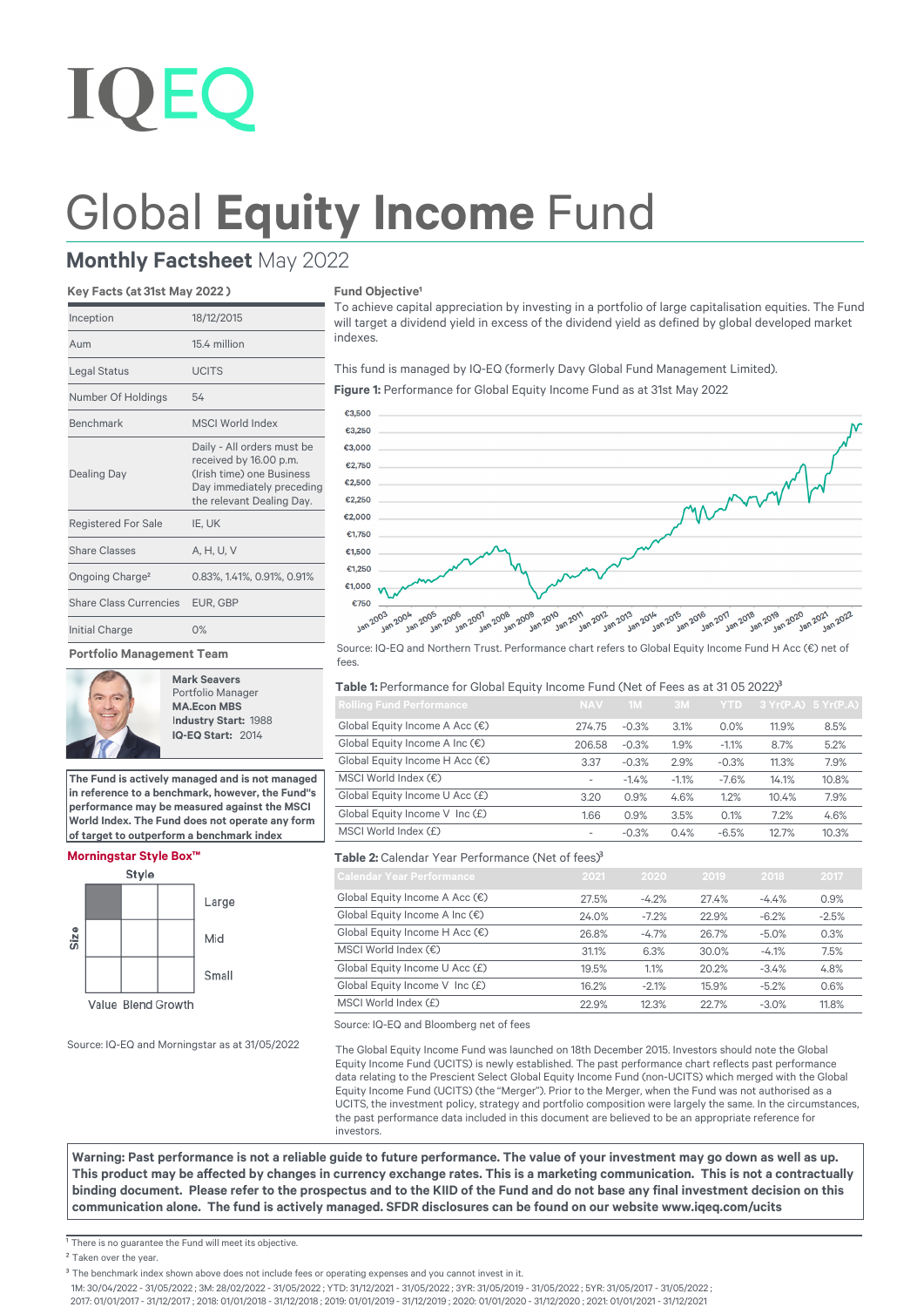

#### Table 3 : Holdings<sup>4</sup>

| <b>Top 10 Holdings</b>                | % Equity |
|---------------------------------------|----------|
| MICROSOFT CORP                        | 4.3      |
| <b>JOHNSON &amp; JOHNSON</b>          | 3.5      |
| PROCTER & GAMBLE CO                   | 3.2      |
| <b>TAIWAN SEMICONDUCTOR MFG</b><br>CO | 3.2      |
| JPMORGAN CHASE & CO                   | 3.1      |
| PFIZER INC                            | 3.1      |
| <b>CHEVRON CORP</b>                   | 2.8      |
| <b>MERCK &amp; CO</b>                 | 28       |
| NESTLE SA/AG                          | 2.8      |
| <b>SANOFI</b>                         | 2.6      |

## **Figure 3:** Sector Allocation (% Equity)<sup>4</sup>



#### **Table 4:** Share Class Identifiers

| <b>Share Class</b>                      | <b>Type</b>  | <b>ISIN</b>         | <b>SEDOL</b>   | <b>Inception Date</b> |
|-----------------------------------------|--------------|---------------------|----------------|-----------------------|
| Global Equity Income A Acc $(\epsilon)$ | Accumulating | IE00BZ00N057        | <b>BZ00N05</b> | 10/08/2016            |
| Global Equity Income A Inc $(\epsilon)$ | Distributing | IE00BZ00N164        | <b>BZ00N16</b> | 10/08/2016            |
| Global Equity Income B Acc $(\epsilon)$ | Accumulating | <b>IE00BZ00N271</b> | <b>BZ00N27</b> | 10/08/2016            |
| Global Equity Income D Acc (€)          | Accumulating | IE00BYZ5HN95        | BYZ5HN9        | 18/12/2015            |
| Global Equity Income H Acc $(\epsilon)$ | Accumulating | IE00BYZ5HL71        | BYZ5HL7        | 18/12/2015            |
| Global Equity Income J Inc (€)          | Distributing | IE00BYZ5HM88        | BYZ5HM8        | 18/12/2015            |
| Global Equity Income O Acc (£)          | Accumulating | IE00BZ00N495        | <b>BZ00N49</b> | 10/08/2016            |
| Global Equity Income U Acc (£)          | Accumulating | IE00BYZ5HP10        | BYZ5HP1        | 18/12/2015            |
| Global Equity Income V Inc (£)          | Distributing | <b>IE00BZ00N503</b> | <b>BZ00N50</b> | 10/08/2016            |
| Source: IQ-EQ and Bloomberg             |              |                     |                |                       |

**Warning: Past performance is not a reliable guide to future performance. The value of your investment may go down as well as up.**  This product may be affected by changes in currency exchange rates. This is a marketing communication. This is not a contractually binding document. Please refer to the prospectus and to the KIID of the Fund and do not base any final investment decision on this communication alone. The fund is actively managed. SFDR disclosures can be found on our website www.iqeq.com/ucits

Weightings in holdings, geographic allocation and sector allocation are indicative only and may change subject to the discretion of the Fund Manager. Due to rounding, some totals may not equal 100%.

Please see Page 3 for further information.